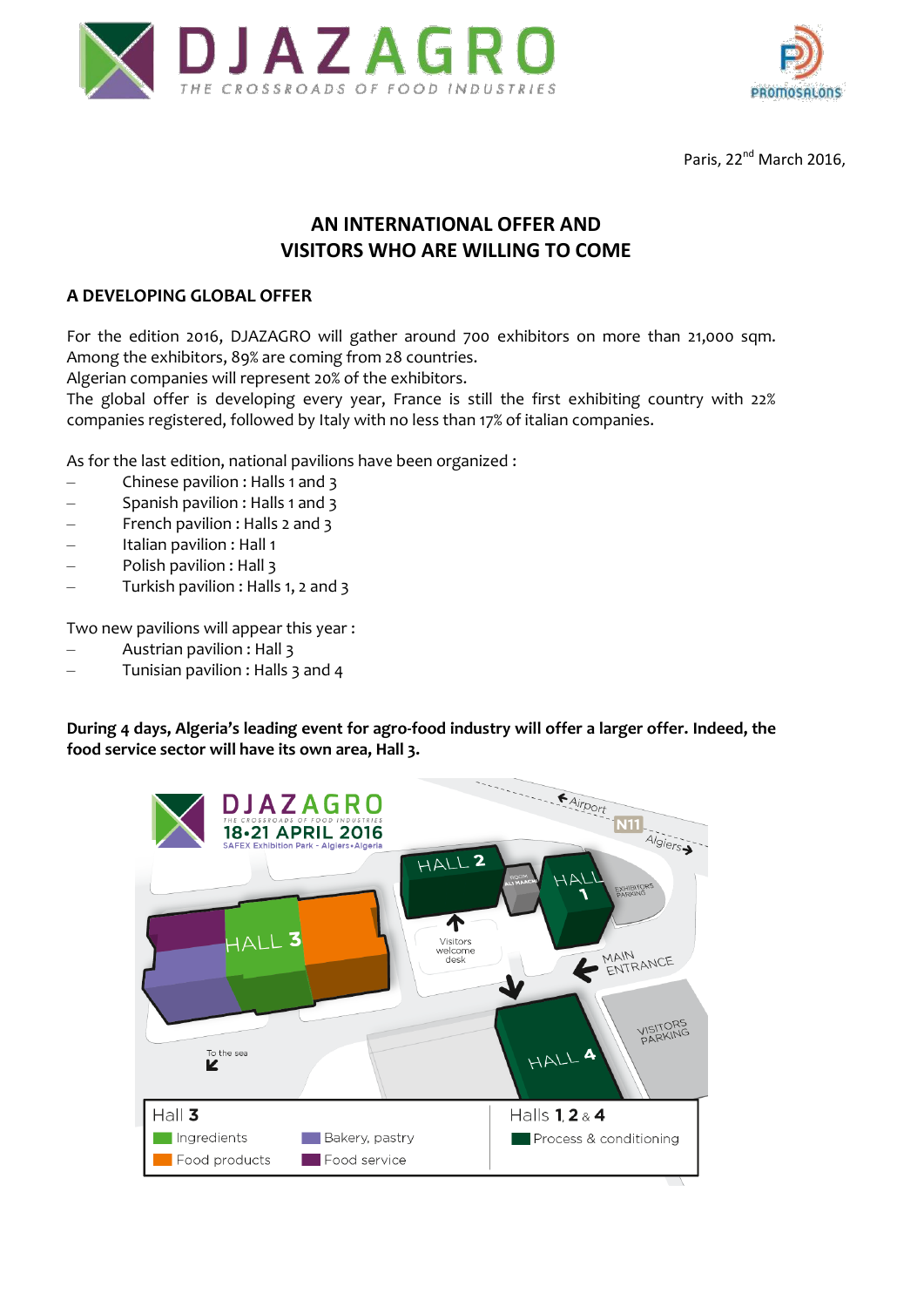This global offer will help the visitors to find everything they need to succeed in industrializing its product. Entreprenors from Algeria and abroad will have great business opportunities especially with manufacturers of machines for process and conditioning who represent 60% of the exhibiting area. Nevertheless, every other sectors still represent a significant part of the offer :



### **PROFESSIONAL VISITORS ALREADY REGISTERED FOR THE SHOW**

With more than 20,000 visitors welcomed in 2015, we expect 21,000 persons for this 14<sup>th</sup> edition. Based on last year success for our pre-registration solution, visitors can register online again this year to receive their access badge avec skip the entrance queue. Since the pre-registration has opened on February  $22<sup>nd</sup>$ , 2016, more than 5000 visitors have alreday download their badge for free.

Among these professional visitors, 7% out of them are coming from more than 30 different countries. The most representated are **France, Tunisia, Italy, Spain and Turkey**.

For the first time, our communication has opened to West African and Subsaharian countries with targeted actions in **Nigeria, Morocco, Tunisia, Senegal and Ghana**.

Though, we will welcome groups of purchasers from those countries this year, for the first time in DJAZAGRO history.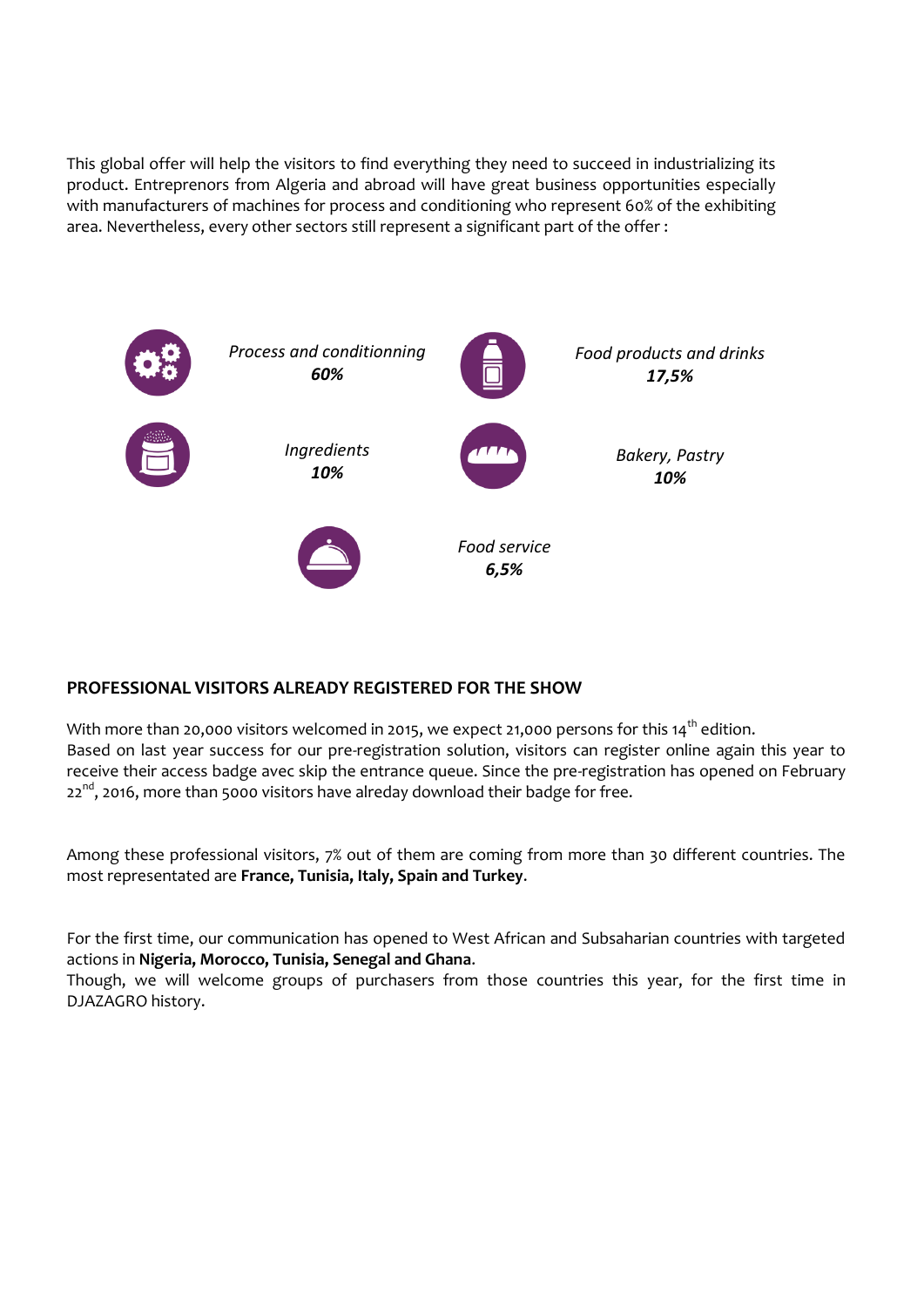#### **Here are the different profiles of our visitors:**



**Registration are open on our website until Thursday 14th, 2016. Ask for your free badge with the code PROMOCP3.**

> **To get your PRESS accreditation, please send your contact details to**

**Margaux LEMARCHAND : [margaux.lemarchand@comexposium.com](mailto:margaux.lemarchand@comexposium.com) Halima BOUROUIS : [communication.dz@promosalons.com](mailto:communication.dz@promosalons.com)**

Follow all the latest exhibition news on social media, #DJAZAGRO :



# **[www.djazagro.com](http://www.djazagro.com/)**

**Press contacts:**